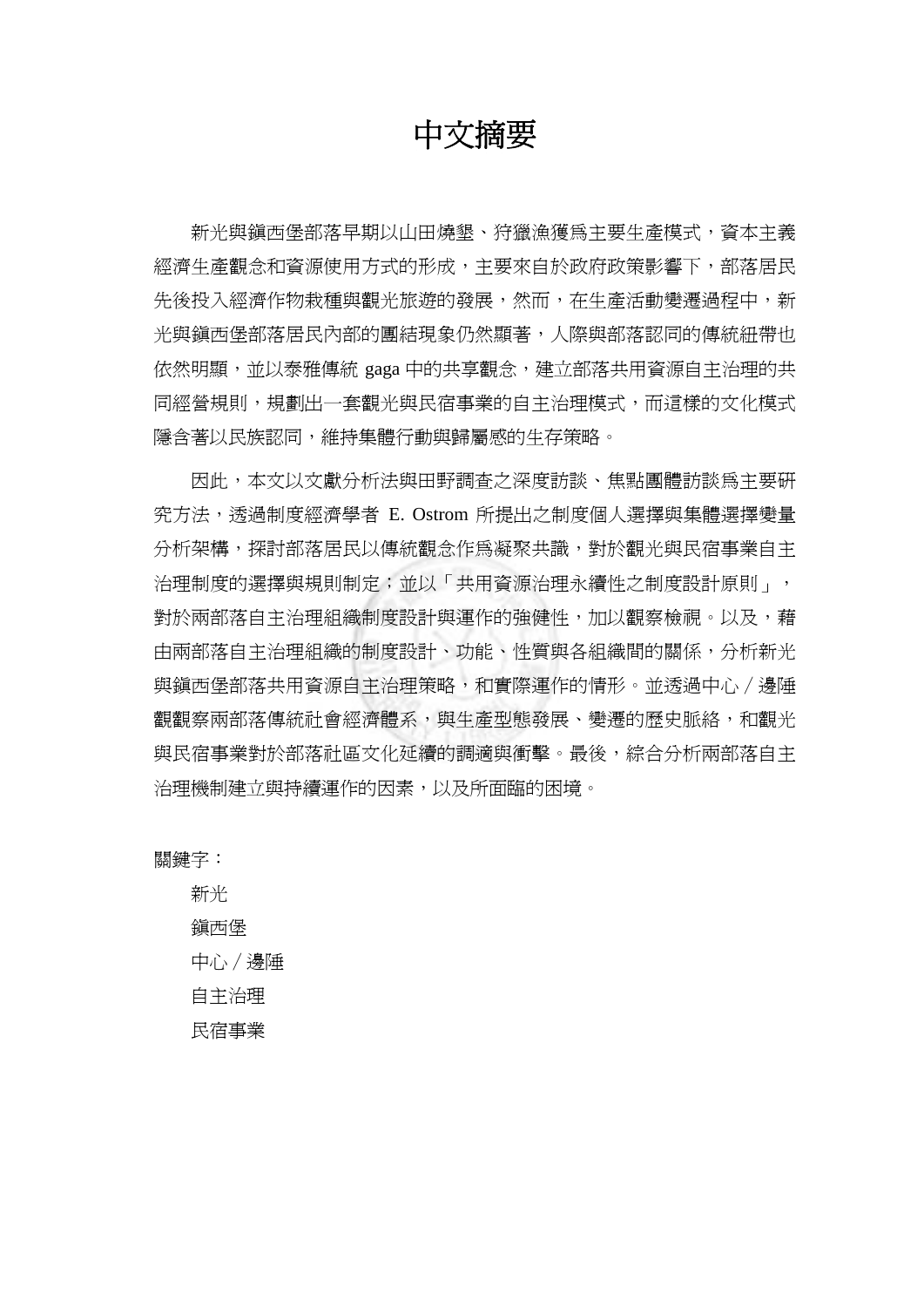## **Abstract**

Compare with the primitive production mode in Smangus and Cinsbu tribe focus on slash-and-burn, hunting and fishing, the capitalistic production mode and resource utilization mode is influenced by the governmental policy. Under the policy, the tribe residents start to cultivate the beneficial crop and to develop the tourist business successively. However, the residents of Smangus and Cinsbu Tribe still express the interior cohesiveness conspicuously in the process of transforming on production activity, and still behave the highly connection on traditional relationship and tribe identity. The tribe residents follow the traditional communion idea "gaga" in Atayal to build mutual operation rules on self-governing of the tribe common-pool resources, and to map out a self-governing mode on tourist and B&B business. And this kind of cultural patterns implies the subsistence strategy of maintaining collective action and a sense of belonging, which is under the ethnic identity.

Therefore, the documentary analysis and the field study which is included indepth interviews and focus group interviews is adopted as the main research approaches in this study. Otherwise, this study is based on the analysis of variance of individual and collective choice, which is broached by E. Ostrom, an institutional economist, to discuss how the tribe residents make rules and choose the selfgoverning system on the B&B business according to the common consensus of traditional idea, and to survey the reliability of design and operation of the selfgoverning organizations in Smangus and Cinsbu tribe according to the "Design Principles Illustrated by Long-enduring CPR Institutions". In terms of review the design principle, function, and character of self-governing organizations and the relationship of those organizations in Smangus and Cinsbu tribe to analyze the selfgoverning strategy of common-pool resources and the actual situations. Moreover, through the core-periphery concept, this study also observes the economy system of traditional society, the development of production mode and the change of historical sequence, and the impact and of B&B business on the continuation of tribal culture and how the tribe residents get with it. At the end, this study analyzes the factors and